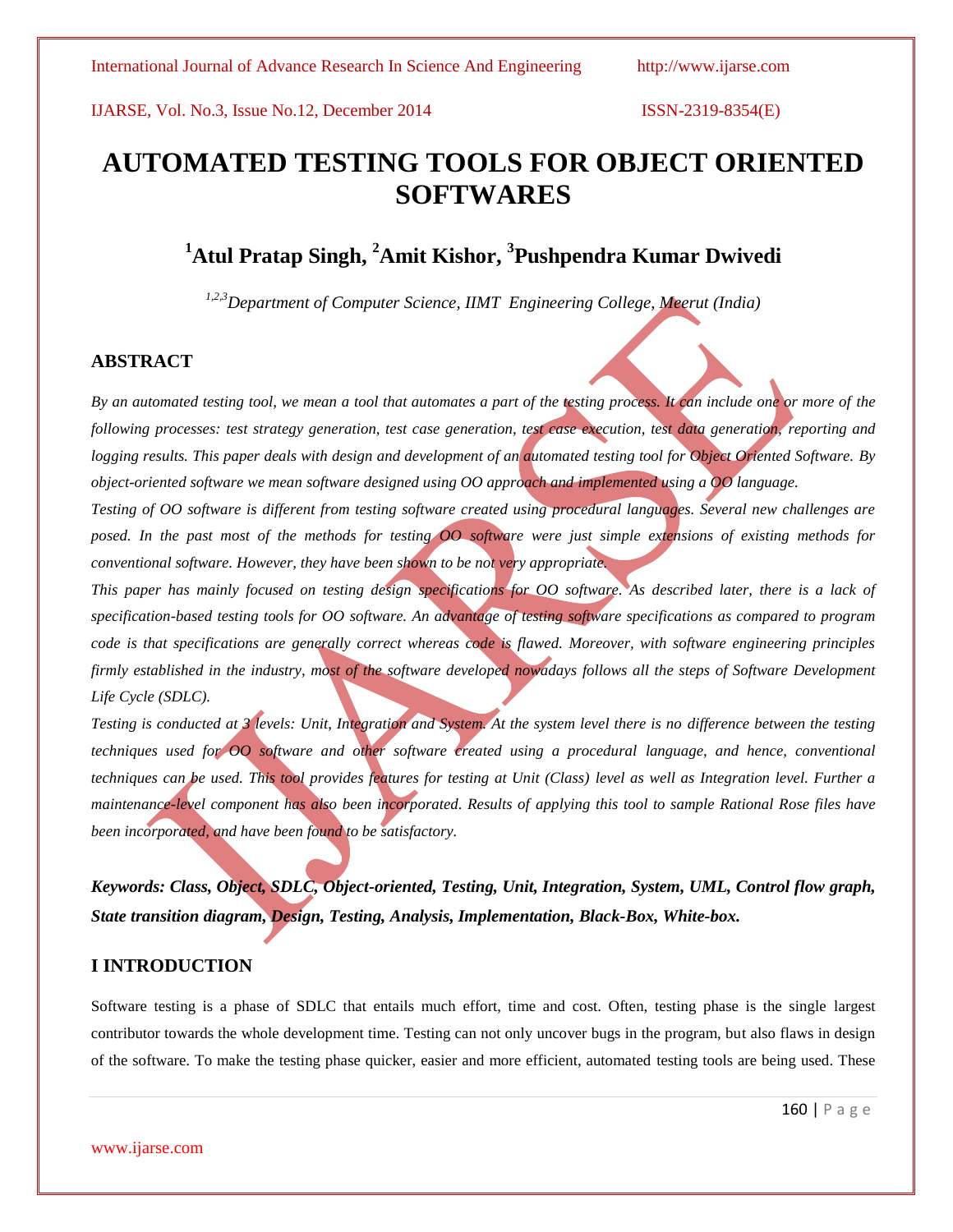#### IJARSE, Vol. No.3, Issue No.12, December 2014 ISSN-2319-8354(E)

tools help in test case generation, reporting results and variance from expected ones (if any), bugs in code and other flaws. Usage of these tools speeds up the testing process and also ensures reduction in the probability of a bug/error being uncovered later. However application of these automated testing tools in software testing has its own disadvantages, namely, learning the tool to use it, adapting it to your purpose, and also the tool may not provide specific functionality which you may desire.

Object-oriented testing essentially means testing software developed using object-oriented methodology.

The target users for the Testing Tool are mainly software testers and maintainers. As the tools would provide valuable insight into the program's structure and behavior plus automate the testing process to a certain extent, it would be highly useful for testers. Also the tool would be beneficial to maintainers who would like to study change impact (here they will be aided by the program's analysis done by the tool), and perform regression testing. The objectives of developing the Testing Tool for software testers and maintainers are:

- (1) To help them understand the structures of, and relations between, the components of an OO program.
- (2) To give them a systematic method and guidance to perform OO testing and maintenance and also suitable due to their effective applicability to OO programs.
- (3) To facilitate them to prepare test cases and test scenarios.
- (4) To generate test data and to aid them in setting up test harnesses to test specific components.

## **II OBJECTIVE**

The objective of this paper is: design and development of an automated testing tool for object-oriented software. The aim of this paper is to study various established as well as emerging testing techniques, with special focus on the object oriented softwares.

# **III EXISTING TESTING TECHNIQUES SURVEYED**

### **3.1 Black Box Testing**

It is also known as functional testing. [A software](http://www.webopedia.com/TERM/S/software.html) testing technique whereby the internal workings of the item being tested are not known by the tester. For example, in a black box test on a software design the tester only knows the inputs and what the expected outcomes should be and not how the program arrives at those outputs. The tester does not ever examine the programming [code](http://www.webopedia.com/TERM/C/code.html) and does not need any further knowledge of the program other than its specifications.

### **3.1.1 Black Box Testing Advantages**

- The test is unbiased because the designer and the tester are independent of each other.
- The tester does not need knowledge of any specific programming languages.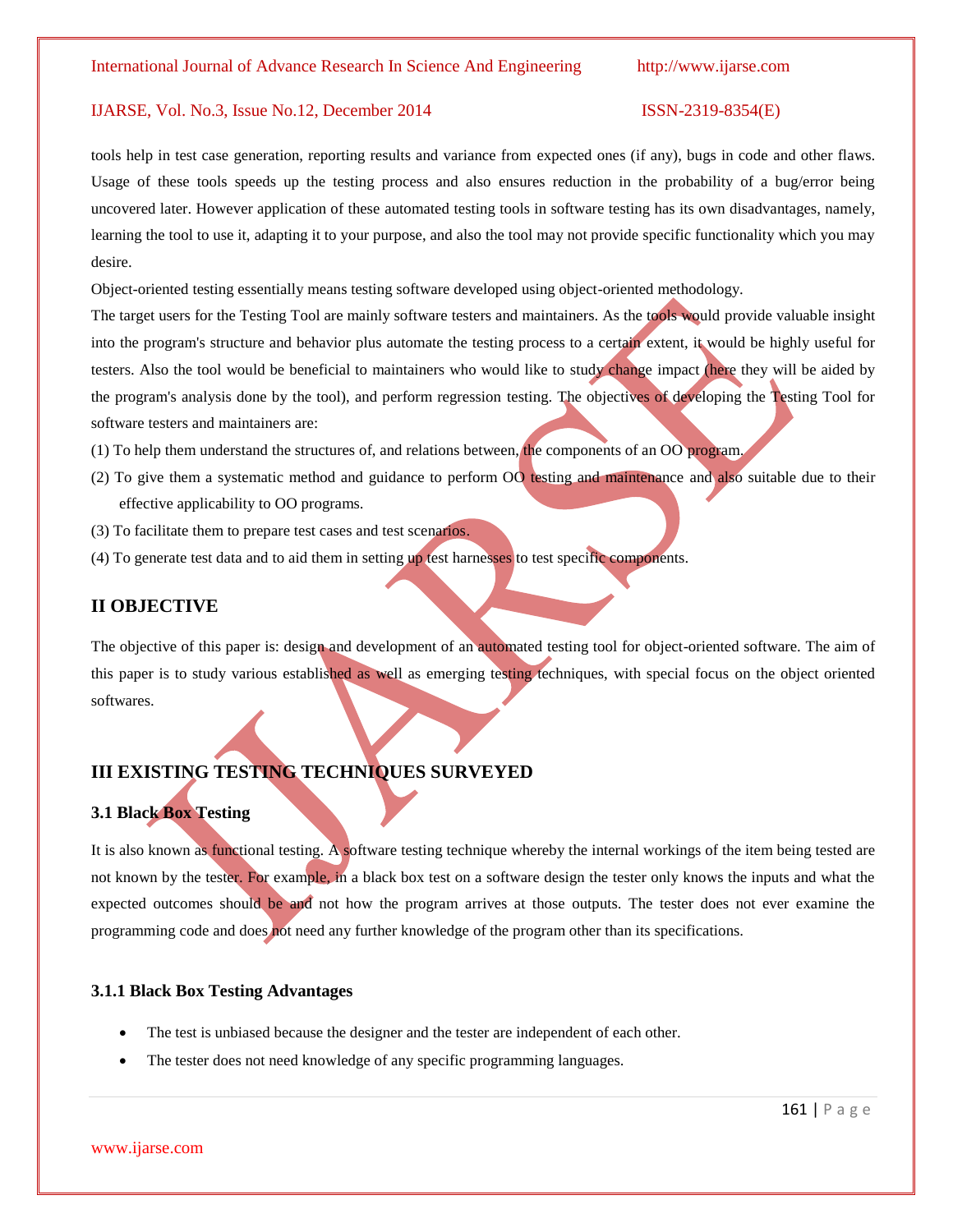#### IJARSE, Vol. No.3, Issue No.12, December 2014 ISSN-2319-8354(E)

- The test is done from the point of view of the user, not the designer.
- Test cases can be designed as soon as the specifications are complete.

#### **3.1.2 Black Box Testing Disadvantages**

- The test can be redundant if the software designer has already run a test case.
- The test cases are difficult to design.
- Testing every possible input stream is unrealistic because it would take a inordinate amount of time; therefore, many program paths will go untested

#### **3.2 White Box Testing**

**White Box Testing** (also known as Clear Box Testing, Open Box Testing, Glass Box Testing, Transparent Box Testing, Code-Based Testing or Structural Testing) is a software testing method in which the internal structure/design/implementation of the item being tested is known to the tester. The tester chooses inputs to exercise paths through the code and determines the appropriate outputs. Programming know-how and the implementation knowledge is essential. White box testing is testing beyond the user interface and into the nitty-gritty of a system.This method is named so because the software program, in the eyes of the tester, is like a white/transparent box; inside which one clearly sees.White Box Testing is contrasted with [Black](http://softwaretestingfundamentals.com/black-box-testing/)  [Box Testing.](http://softwaretestingfundamentals.com/black-box-testing/) View [Differences between Black Box Testing and White Box Testing.](http://softwaretestingfundamentals.com/differences-between-black-box-testing-and-white-box-testing/)

#### **3.2.1 White Box Testing Advantages**

- Testing can be commenced at an earlier stage. One need not wait for the GUI to be available.
- Testing is more thorough, with the possibility of covering most paths.

#### **3.2.2 White Box Testing Disadvantages**

www.ijarse.com

- Since tests can be very complex, highly skilled resources are required, with thorough knowledge of programming and implementation.
- Test script maintenance can be a burden if the implementation changes too frequently.
- Since this method of testing it closely tied with the application being testing, tools to cater to every kind of implementation/platform may not be readily available.
- White Box Testing is like the work of a mechanic who examines the engine to see why the car is not moving.

#### **IV TESTING TECHNIQUES FOR OBJECT-ORIENTED SOFTWARES**

Certain subset of the testing techniques covered in the study can be favorably applied to object-oriented programs. At various

#### 162 | P a g e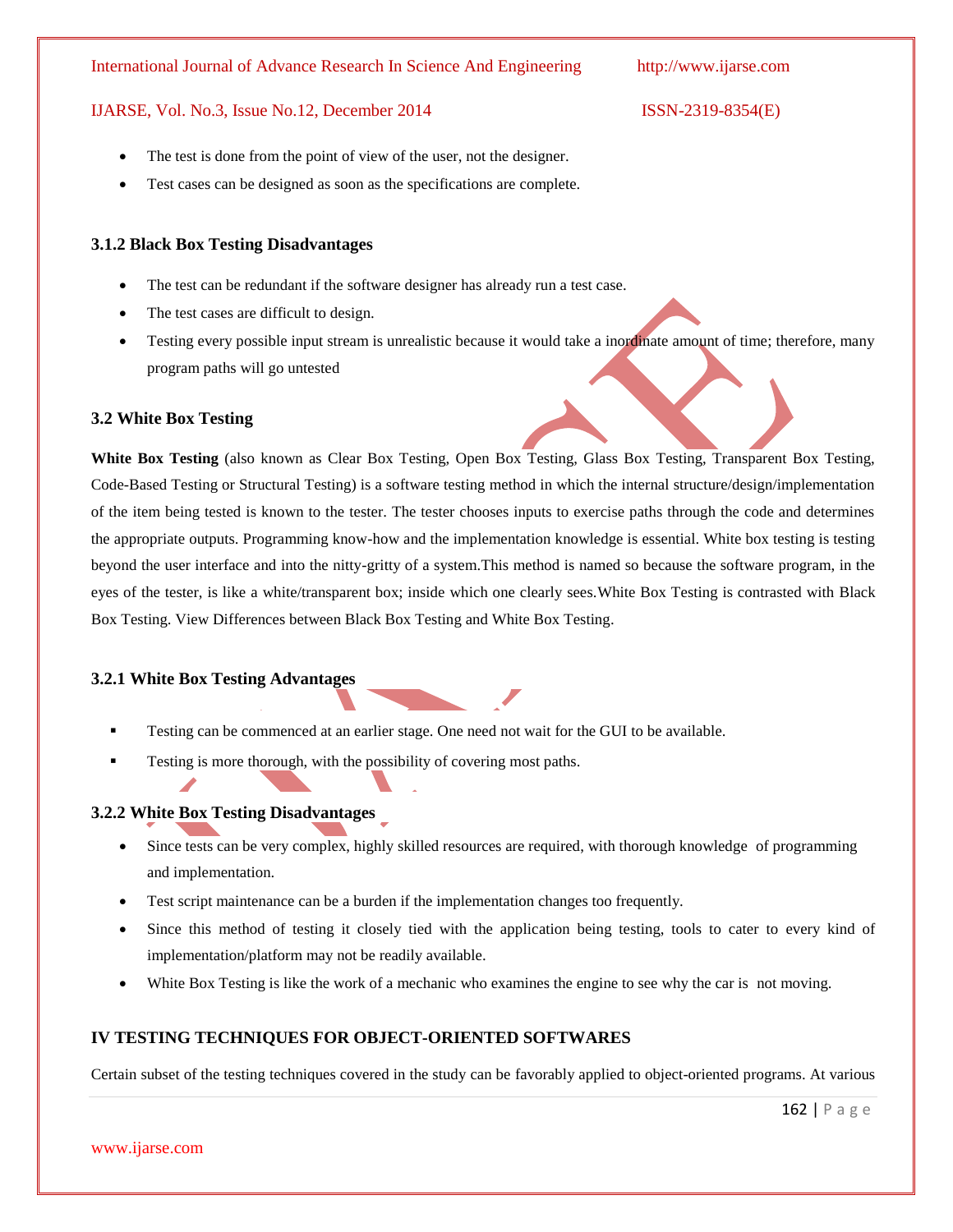levels of testing of object oriented software, techniques which can be applied are [Pressman, iv]:

- 1. Unit Testing
- 2. Method Testing
- 3. Class Testing
- 4. Integration Testing
- 5. System Testing

#### **4.1 Challenges to Testing Object-Oriented Systems**

A main problem with testing object-oriented systems is that standard testing methodologies may not be useful. Smith and Robson [7] say that current IEEE testing definitions and guidelines cannot be applied blindly to OO testing, because they follow the Von Neuman model of processing. This model describes a passive store with active processor acting upon the store. It requires that there be an oracle to determine whether or not the program has functioned as required, with comparison of performance against a defined specification." They also present the following definition of the testing process: "The process of exercising the routines provided by an object with the goal of uncovering errors in the implementation of the routines or the state of the object or both."Smith and Robson say that the process of testing OO software is more difficult than the traditional approach, since programs are not executed in a sequential manner. OO components can be combined in an arbitrary order; thus defining test cases becomes a search for the order of routines that will cause an error.

Siepmann and Newton[8] agree that the state-based nature of OO systems can have a negative effect on testing. Siepmann and Newton state that the iterative nature of developing OO systems requires regression testing between iterations. Smith and Robson state that inheritance is problematic; since the only way to test a subclass is to flatten it by collapsing the inheritance structure until it appears to be a single class. When this is done, the testing effort for the super class is not utilized; therefore, duplicated testing takes place.

### **4.2 Study of Testing Techniques For Object-Oriented Systems**

Most research on object-oriented (OO) paradigms has been focused on analysis, design, and programming fundamentals. Testing the systems that are created with these paradigms has been considered an afterthought. Traditional testing techniques must be evaluated to determine if they are still useful with respect to object- oriented systems, and new techniques must be developed.

### **4.3 Latest Research**

The latest research in the field of object-oriented software testing. Tonella [20] proposes a method for evolutionary testing of classes. In this paper, a genetic algorithm is exploited to automatically produce test cases for the unit testing of classes in a generic usage scenario. As , object oriented programming promotes reuse of classes in multiple contexts, the unit testing of classes cannot make too strict assumptions on the actual method invocation sequences, since these vary from application to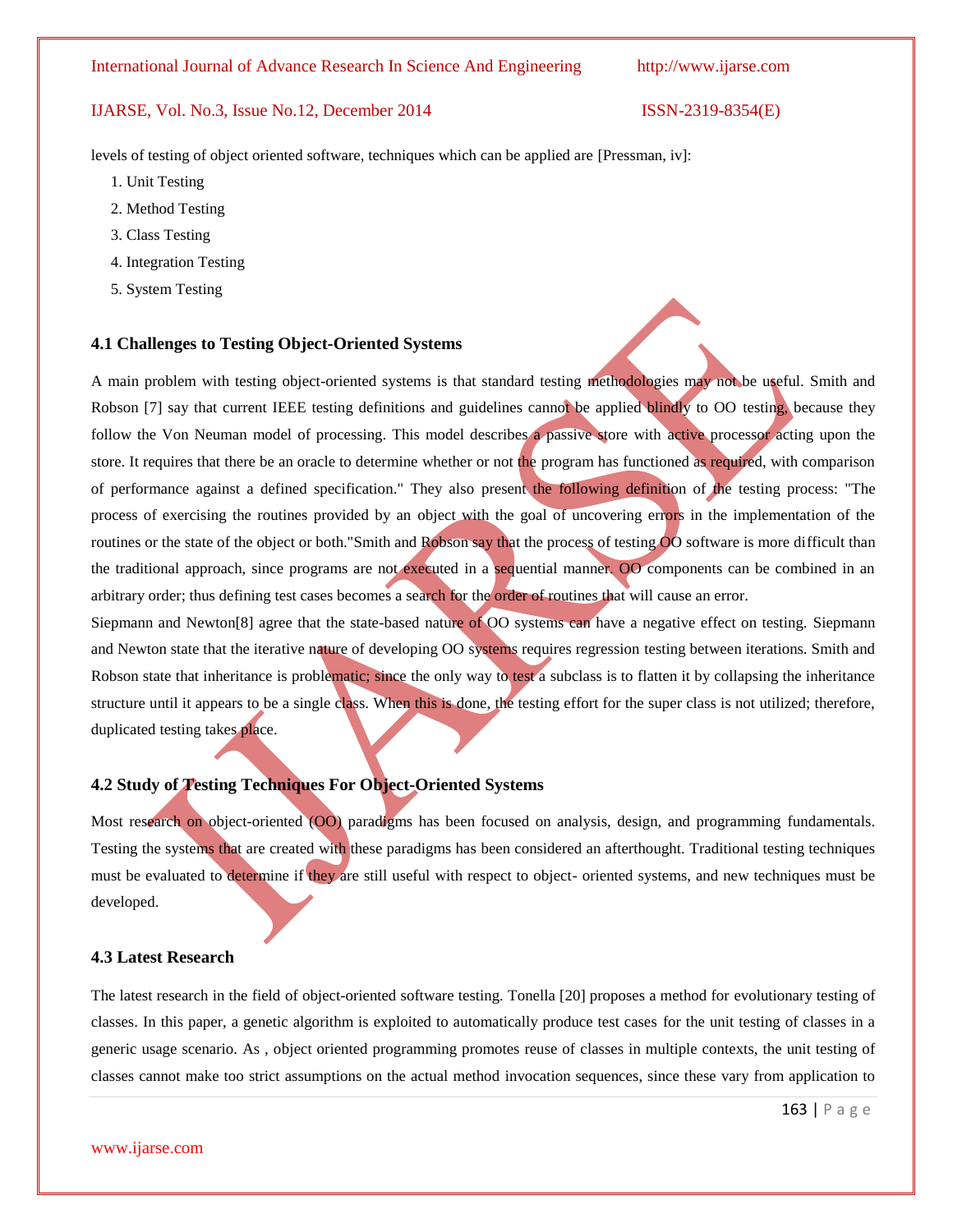application. Traore [21] discusses a test model for object-oriented programs, based on formal specifications like UML, built from user requirements. Pezze & Young [22] have highlighted some important issues to be considered while testing objectoriented programs. Object oriented software requires reconsidering and adapting approaches to software test and analysis.

### **V THE TEST MODEL AND ITS CAPABILITIES**

The tools for automated testing are based upon certain models of software/programs and algorithms. This mathematically defined test model consists of following types of diagrams:

- 1. The class diagram (object relation diagram)
- 2. The control flow graph (of a method), and
- 3. The state transition diagram (of a class)

#### **5. 1 Class Diagram**

A class diagram or an object relation diagram (ORD) represents the relationships between the various classes and its type. Types of relationships are mainly: inheritance, aggregation, and association. In object oriented programs there are three different relationships between classes. They are inheritance, aggregation and association.

### **5.2 Control Flow Graph**

A control flow graph represents the control structure of a member function and its interface to other member functions so that a tester will know which at is used and/or updated and which other functions are invoked by the member function.

### **5.3 State Transition Diagram**

A STD or an Object State Diagram (OSD) represents the state behavior of an object class. Now the state of a class is embodied in its member variables which are shared among its methods. The OSD shows the various states of a class (various member variable values), and transitions between them (method invocations).

### **5.4 Based On Software Design/Specification**

These diagrams are taken from the design models prepared as part of Software Development Process. UML (Unified Modeling Language) has become the defacto standard for object-oriented analysis and design (OOAD). UML provides features for specifying all the above types of diagrams. Rational Rose Suite is the most widely used.

# **VI COMPONENTS OF THE OO TESTING TOOL**

The tool for automated testing of OO programs has the following components/features:

- a). Import File Feature
- b). Change Impact Identifier for classes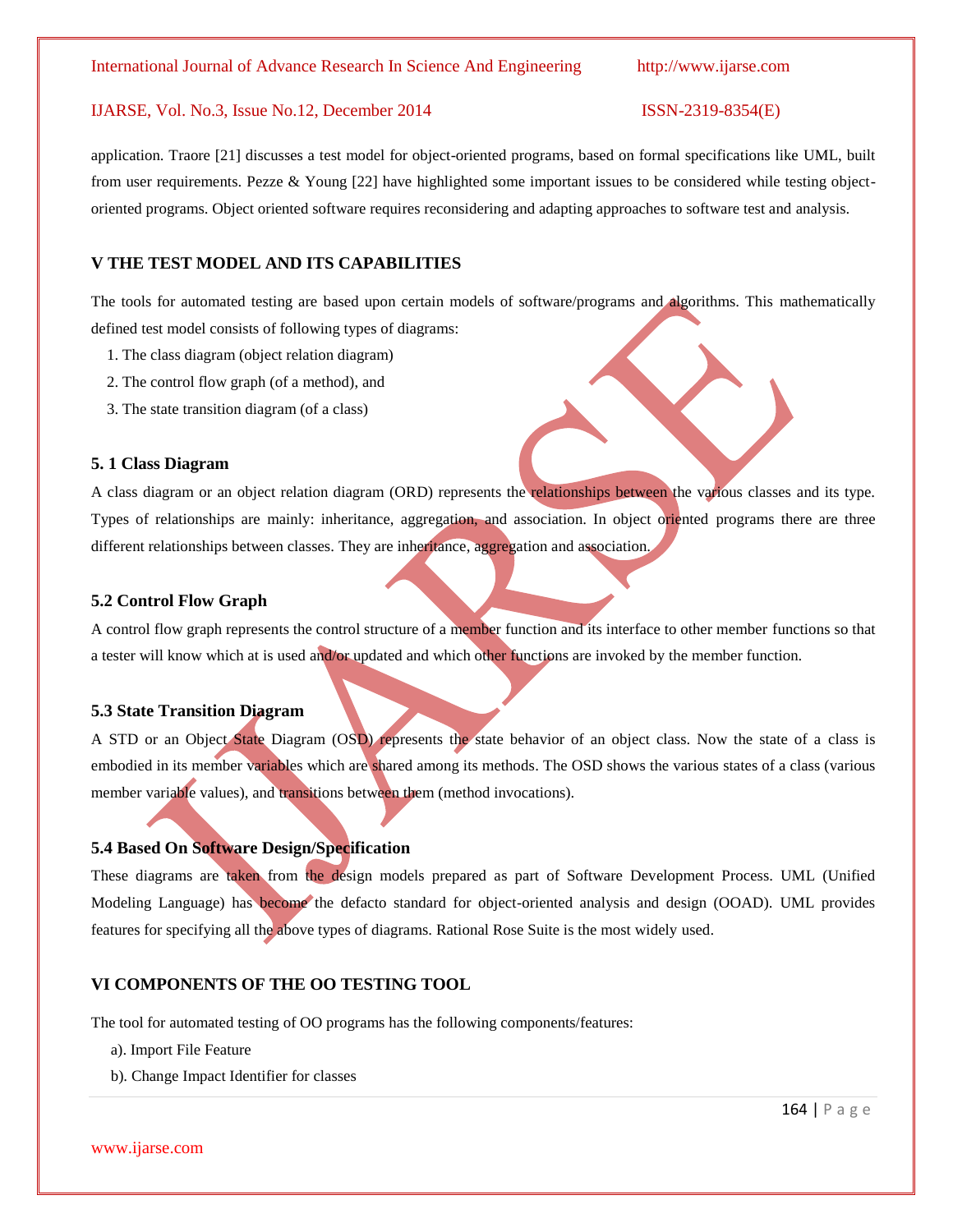#### IJARSE, Vol. No.3, Issue No.12, December 2014 ISSN-2319-8354(E)

- c). Maintenance Tools
- d). Logging results
- e). Diagram Displayer
- f). Class Diagram
- g). State Transition Diagram
- h). Control Flow Graph

Test Tools:

- (i) Test Order generator for testing of classes at integration level
- (ii) Test Case generator for testing classes

### **VII CONCLUSION**

This paper deals with Design and Development of an Automated Testing Tool for OO software. The tool mainly focuses on testing design specifications for OO software. An advantage of testing software specifications as compared to program code is that specifications are generally correct whereas code is flawed. Moreover, with software engineering principles firmly established in the industry, nowadays, while developing software all the steps of Software Development Life Cycle (SDLC) are adhered to. For this work, UML specifications are considered. UML has become the defacto standard for analysis and design of OO software. UML designs created in Rational Rose are used by the tool as input. The main components of this tool are:

- 1. Test Order Generator for classes
- 2. Test Case Generator for State-based class testing
- 3. Change Impact Identification for Classes

# **VIII FUTURE WORK**

www.ijarse.com

Future work would include extending the tool to incorporate more functionality. Both testing and maintenance components can be added. Some additions can be:

- 1. Incorporating a fully functional Method Basis Path Generator module.
- 2. Providing both Test Case Generation as well as Execution. The user would be able to provide test data; and the test cases generated would be executed using the test data as input.
- 3. Reporting Code Coverage achieved after Test Set has been executed. Various test adequacy criteria like statement coverage, branch coverage, and path coverage can be reported upon.
- 4. Metrics: Certain program metrics like Lines of Code(LOC), function points, interfaces, etc. can be reported upon.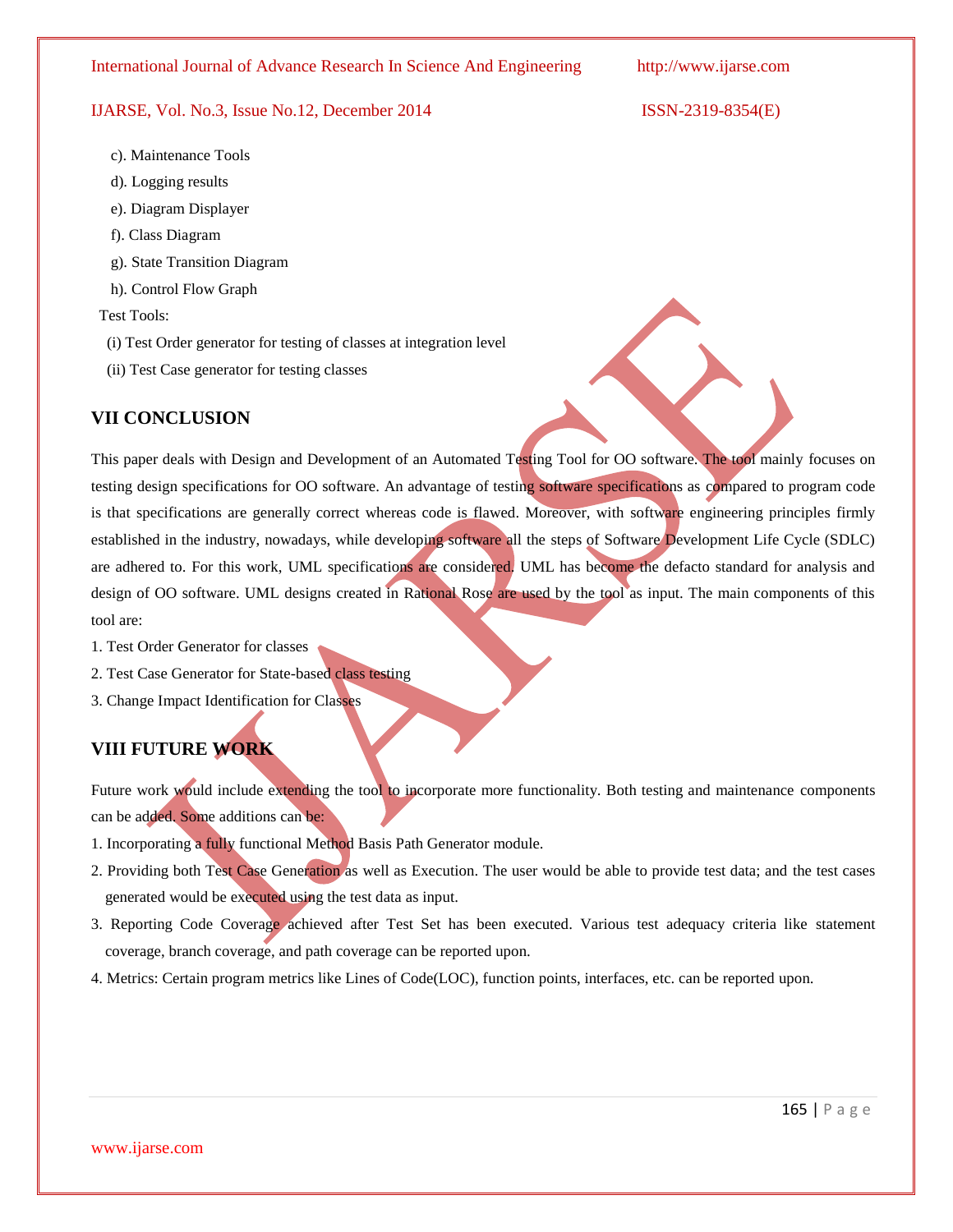#### **REFERENCES**

- 1. Jorgensen, Erikson "Object-oriented Integration Testing" Communications of the ACM, Vol. 37, No. 9, 1994
- 2. Kung, Gao, Hsia "Developing an OO Testing and Maintenance Environment" Communications of the ACM, Vol. 38, No. 10, 1995.
- 3. Doong, Frankl "ASTOOT approach to testing OO Programs" ACM Transactions on Software Engineering and Methodology, Vol. 3, No.2, 1994
- 4. Doong, Frankl "Case Studies on testing OOprograms" Communications of the ACM, Vol. 25, No. 5, 1991.
- 5. M. Smith and D. Robson "A Framework for Testing Object-Oriented programs" Journal of Object-Oriented Programming, June 1994, pp.45 - 53.
- 6. Frankl, Elaine Weyuker "An applicable family of data flow testing criteria" IEEE Transactions on Software Engineering, Vol. 14, No. 10, 1988.
- 7. Mary Jean Harrold, Gregg Rothermel "Performing data flow testing on classes" December 1994 ACM SIGSOFT Software Engineering Notes , Proceedings of the 2nd ACM SIGSOFT symposium on Foundations of software engineering, Volume 19 Issue 5
- 8. Ugo Buy, Alessandro Orso, Mauro Pezze "Automated Testing of Classes" August 2000 ACM SIGSOFT Software Engineering Notes, Proceedings of the 2000 ACM SIGSOFT international symposium on Software testing and analysis, Volume 25 Issue 5
- 9. Gao, J.Z.; Kung, D.; Hsia, P.; Toyoshima, Y.; Chen, C. "Object state testing for object-oriented programs" Computer Software and Applications Conference, 1995. COMPSAC 95. Proceedings., Nineteenth Annual International, 9-11 Aug. 1995 Pages:232 – 238
- 10. T. Korson and J. D. McGregor. "Understanding object- oriented: a unifying paradigm." CACM Vol. 33, No. 9, pp. 40 60, Sept. 1990.
- 11. D. Kung, J. Gao, P. Hsia, J. Lin and Y.Toyoshima, \Design Recovery for Software Testing of Object-Oriented Programs,Proc. of the Working Conference on Reverse Engineering, pp. 202 - 211, Baltimore Maryland, May 21 - 23, IEEE Computer Society Press, 1993.
- 12. D. Kung, N. Suchak, P. Hsia, Y. Toyoshima, and C. Chen, \On object state testing," Proc. Of COMPSAC'94, pp. 222 { 227, IEEE Computer Society Press, 1994}.
- 13. D. Kung, J. Gao, P. Hsia, F. Wen, Y. Toyoshima, and C. Chen, \Change impact identification in object oriented software maintenance," Proc. of IEEE International Conference on Software Main- tenance, pp. 202 - 211, 1994.
- 14. D. Kung, J. Gao, P. Hsia, Y. Toyoshima, and C. Chen, \A test strategy for object-oriented systems, Proc. of Computer Software and Applications Conference, pp. 239 - 244, Dallas Texas, August 911, IEEE Computer Society, 1995.
- 15. D. Kung, J. Gao, P. Hsia, Y. Toyoshima, C. Chen, Y.S. Kim, and Y. Song, \Developing an object-oriented software testing and maintenance environment", Communications of the ACM, Vol. 38, No.10, pp. 75 { 87, October 1995}.